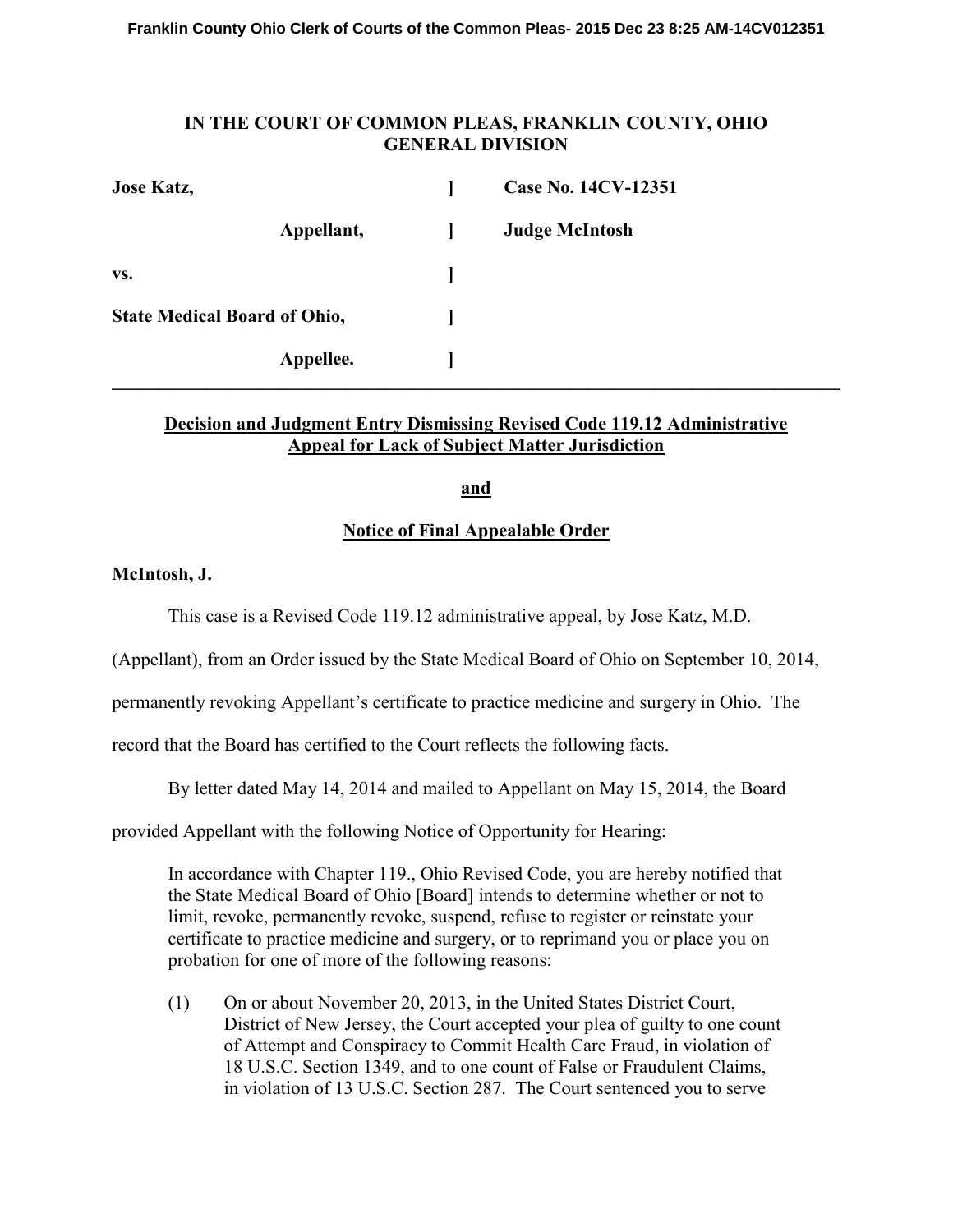78 months imprisonment and to pay restitution in the amount of \$19,000,000.00.

- (2) On or about May 3, 2013, the New Jersey State Board of Medical Examiners [New Jersey Board] issued a Consent Order Granting Surrender of License to be Deemed a Revocation [New Jersey Order], wherein you surrendered your New Jersey License to practice medicine and surgery, and the surrender was deemed to be a revocation of your license.
- (3) On or about June 21, 2013, the New York Department of Health, State Board for Professional Misconduct [New York Board] issued a Surrender Order [New York Order], wherein the New York Board accepted the surrender of your New York license as a physician.
- (4) On or about February 7, 2014, the Texas Medical Board [Texas Board] entered into an Agreed Order of Voluntary Revocation [Texas Order] with you, wherein you and the Texas Board agreed that your Texas medical license would be revoked.

In the Notice of Opportunity for Hearing, the Board alleged that the facts set forth in

paragraph (1) constituted a "plea of guilty to, a judicial finding of guilt of, or a judicial finding of eligibility for intervention in lieu of conviction for, a felony," as that clause is used in R.C. 4731.22(B)(9). The Board further alleged that the New Jersey Order, the New York Order, and the Texas Order constituted "[a]ny of the following actions taken by an agency responsible for authorizing, certifying, or regulating an individual to practice a health care occupation or provide health care services in this state or another jurisdiction, for any reason other than the nonpayment of fees: the limitation, revocation, or suspension of an individual's license to practice; acceptance of an individual's license surrender; denial of a license; refusal to renew or reinstate a license; imposition of probation; or issuance of an order of censure or other reprimand," as that clause is used in R.C. 4731.22(B)(22).

 The Board notified Appellant that he had the right to request a hearing on the Board's proposed action against Appellant's Ohio medical license. Appellant requested a hearing.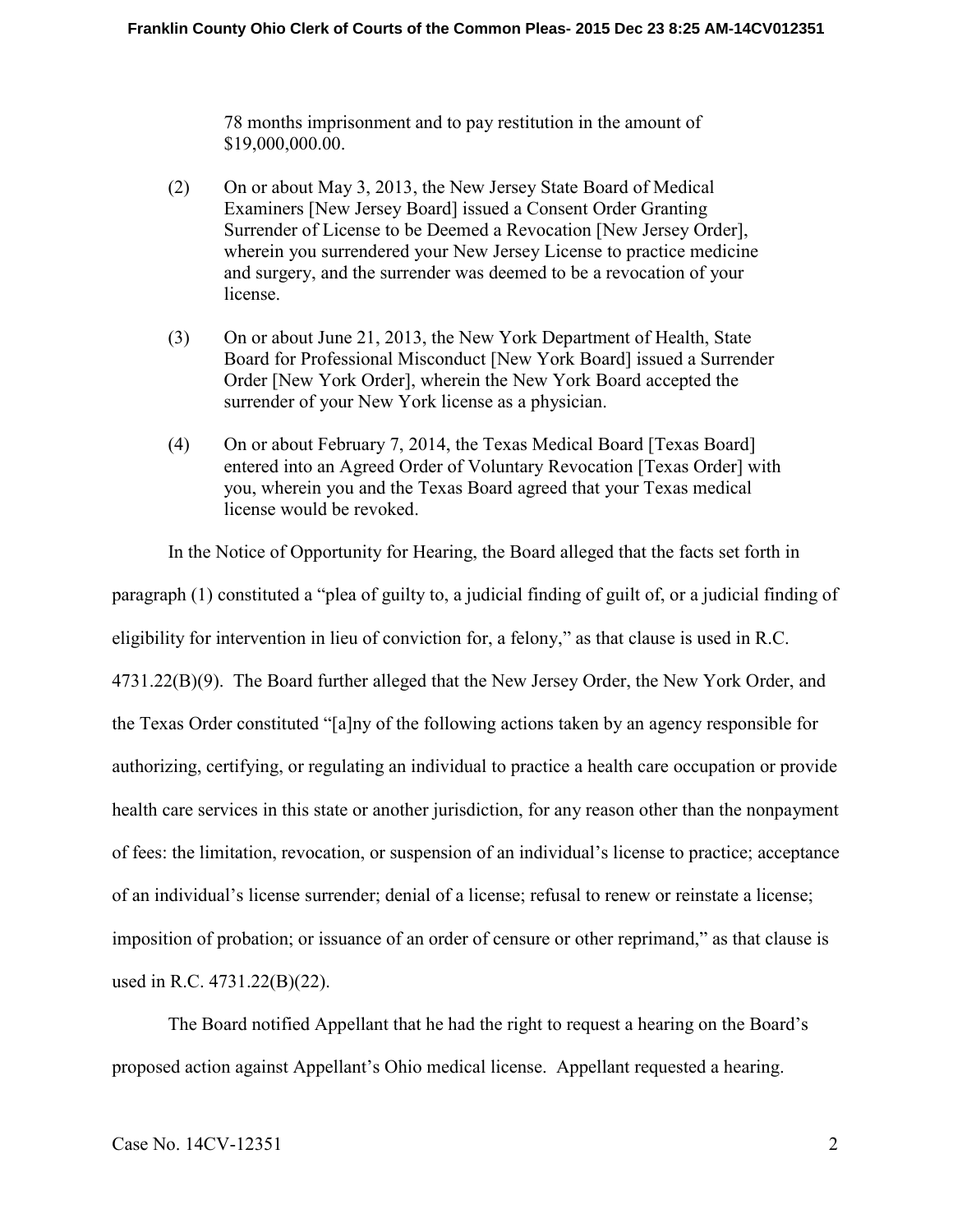Before a hearing could be held, however, Appellant, represented by counsel, agreed to

permanently surrender his Ohio medical license. Appellant executed a "Permanent Surrender of

Certificate to Practice Medicine and Surgery," which provided in pertinent part:

I, Jose Katz, M.D., am aware of my rights to representation by counsel, the right of being formally charged and having a formal adjudicative hearing, and do hereby freely execute this document and choose to take the actions described herein.

I, Jose Katz, M.D., do hereby voluntarily, knowingly, and intelligently surrender my certificate to practice medicine and surgery, License #35.050993, to the State Medical Board of Ohio [Board], thereby relinquishing all rights to practice medicine and surgery in Ohio.

I understand that as a result of the surrender herein I am no longer permitted to practice medicine and surgery in any form or manner in the State of Ohio.

I agree that I shall be ineligible for, and shall not apply for, reinstatement or restoration of certificate to practice medicine and surgery License #35.050993 or issuance of any other certificate pursuant to the authority of the State Medical Board of Ohio, on or after the date of signing this Permanent Surrender of Certificate to Practice Medicine and Surgery. Any such attempted reapplication shall be considered null and void and shall not be processed by the Board.

I hereby authorize the State Medical Board of Ohio to enter upon its Journal an Order permanently revoking my certificate to practice medicine and surgery, License #35.050993, in conjunction with which **I expressly waive the provisions of Section 4731.22(B), Ohio Revised Code, requiring that six (6) Board Members vote to revoke said certificate, and further expressly and forever waive all rights as set forth in Chapter 119., Ohio Revised Code, including but not limited to my right to counsel, right to a hearing, right to present evidence, right to cross-examine witnesses, and right to appeal the Order of the Board revoking my certificate to practice medicine and surgery.** (Emphasis added.)

On September 10, 2014, the Board voted to ratify Appellant's "Permanent Surrender of

Certificate to Practice Medicine and Surgery." The surrender became effective on September 10,

2014 when the Board's Secretary and Supervising Member signed the document.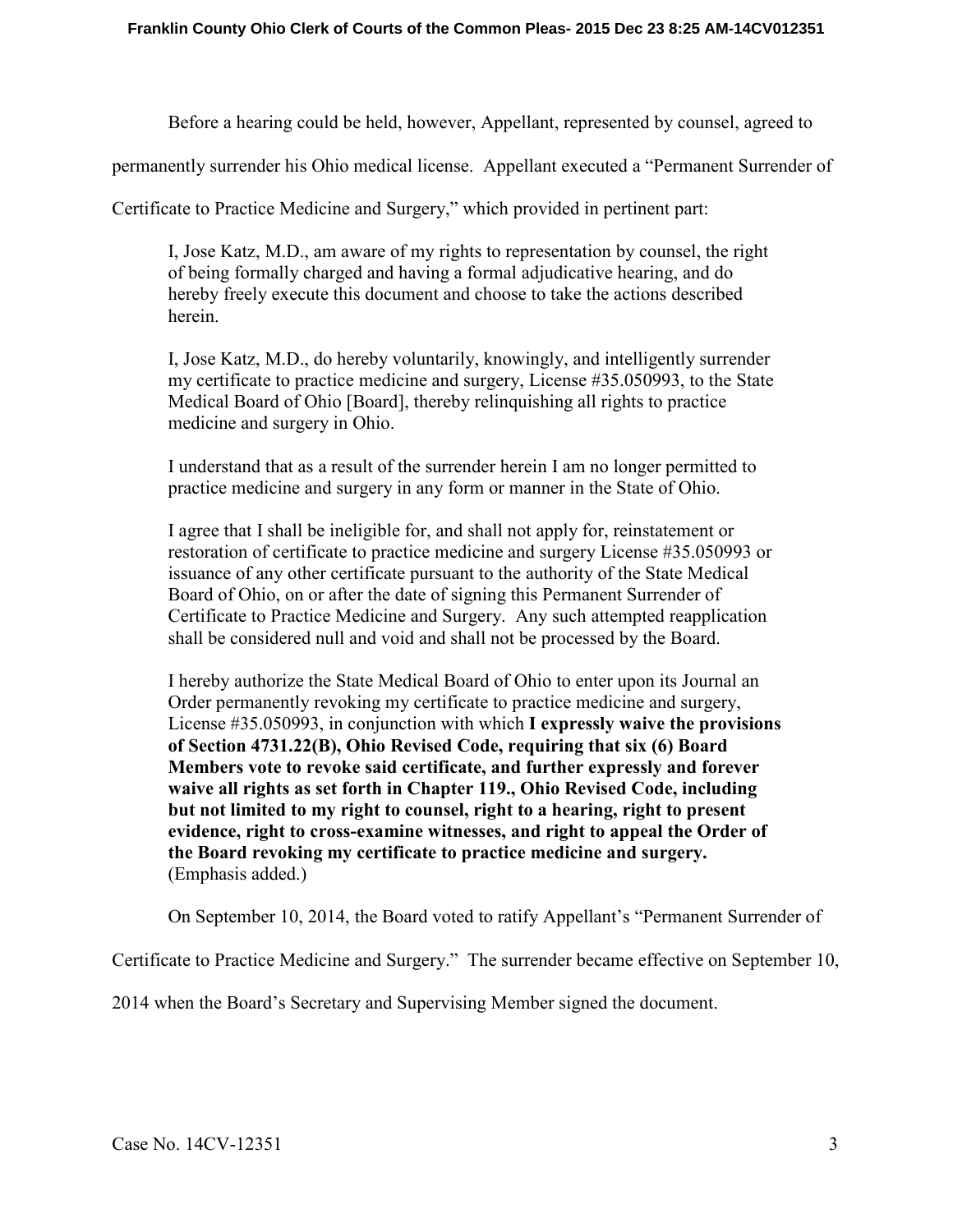On September 10, 2014, in accordance with Appellant's "Permanent Surrender of Certificate to Practice Medicine and Surgery," the Board entered upon its Journal an Order permanently revoking Appellant's Ohio medical license.

On September 12, 2014, the Board mailed a copy of the Order to Appellant.

 On October 14, 2014, Appellant filed a notice of appeal with the Board and with the Court, from the Board's September 12, 2014 Order permanently revoking Appellant's Ohio medical license.

On March 31, 2015, the Board moved the Court to dismiss this appeal for lack of subjectmatter jurisdiction. Appellant has not opposed the motion. For the following two reasons, the motion must be granted.

First, in Appellant's "Permanent Surrender of Certificate to Practice Medicine and

Surgery," Appellant expressly waived his right to appeal the Board's Order permanently

revoking his Ohio medical license.

Second, even if Appellant had not waived his right to appeal the Board's Order, he has

failed to invoke this Court's appellate jurisdiction.

Revised Code 119.12, which governs this appeal, provides:

§ 119.12 Appeal by party adversely affected.

\*\*\*

(D) Any party desiring to appeal shall file a notice of appeal with the agency setting forth the order appealed from \*\*\*. The notice of appeal shall also be filed by the appellant with the court. \*\*\* Unless otherwise provided by law relating to a particular agency, **notices of appeal shall be filed within fifteen days after the mailing of the notice of the agency's order** as provided in this section. (Emphasis added.)

The Board mailed a copy of its Order to Appellant on September 12, 2014. Pursuant to R.C. 119.12(D), *supra*, Appellant's deadline to file a notice of appeal, with the Board and with

Case No. 14CV-12351 4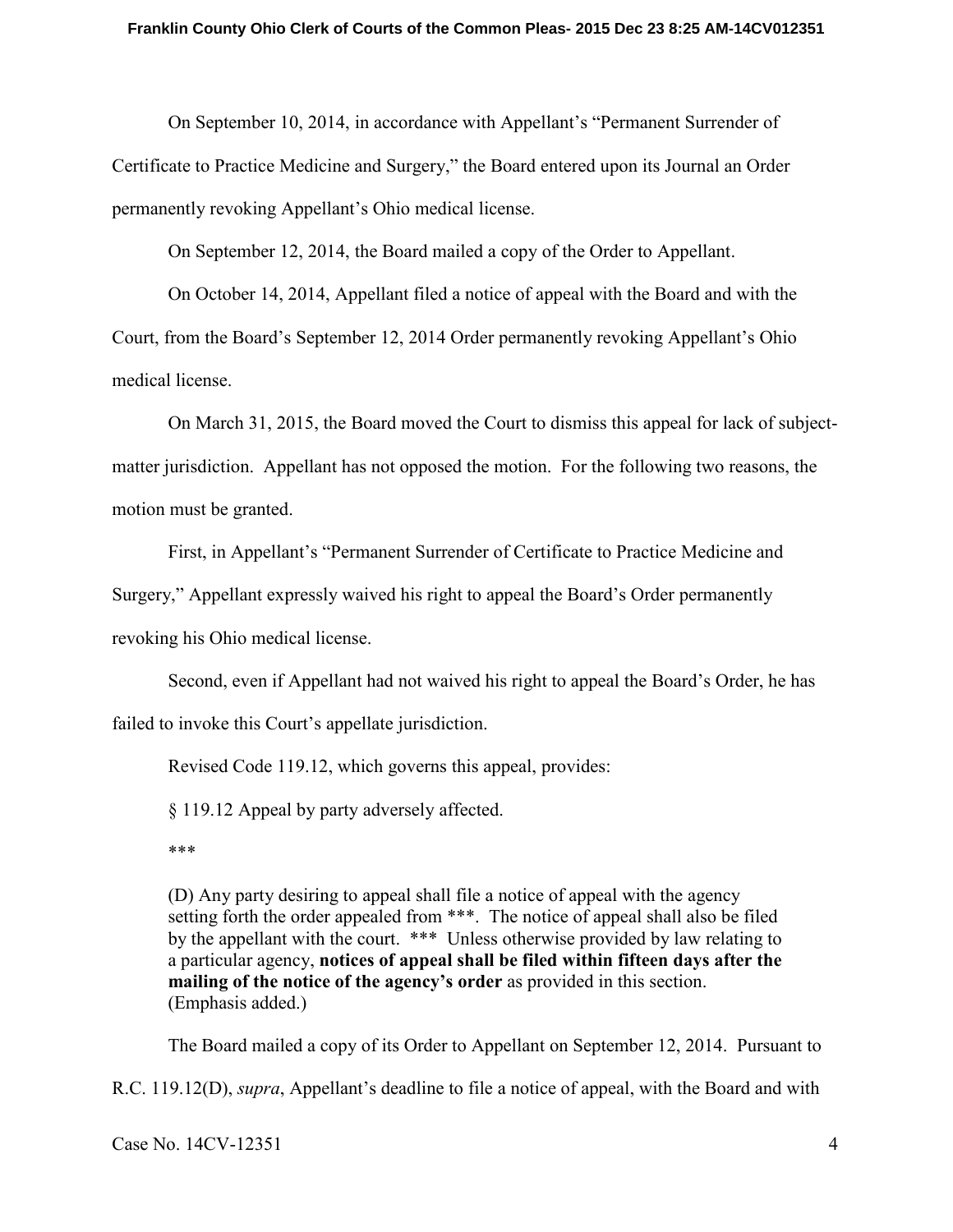the Court, was September 27, 2014. Appellant did not file his notices of appeal until October 14, 2014, seventeen (17) days past the filing deadline.

 Where a statute confers the right of appeal, an appeal may be perfected only in the manner prescribed by statute. *Village of Hills & Dales v. Ohio Dept. of Edn.*, 10th Dist. No. 06AP-1249, 2007-Ohio-5156, ¶ 19, discretionary appeal not allowed, 117 Ohio St. 3d 1424, 2008-Ohio-969. A party must strictly adhere to the filing requirements in order to perfect an appeal and invoke the jurisdiction of the court of common pleas. *CHS-Windsor, Inc. v. Ohio Dept. of Job and Family Servs.*, 10th Dist. No. 05AP-909, 2006-Ohio-2446, ¶ 6.

By failing to strictly adhere to the filing requirements of R.C. 119.12(D), *supra*, Appellant has failed to invoke the jurisdiction of this Court. As a pro se party, Appellant is held to the same rules, procedures, and standards as those litigants represented by counsel and therefore must accept the results of his own mistakes and errors. *Discover Bank v. Doran*, 10th Dist. No. 10AP-496, 2011-Ohio-205, ¶ 6.

This appeal is hereby **DISMISSED** for lack of subject-matter jurisdiction.

This is a final, appealable Order. Costs to Appellant. Pursuant to Civ. R. 58, the Clerk of Courts shall serve notice of this judgment and its date of entry upon all parties.

Copies electronically transmitted to all parties and counsel of record.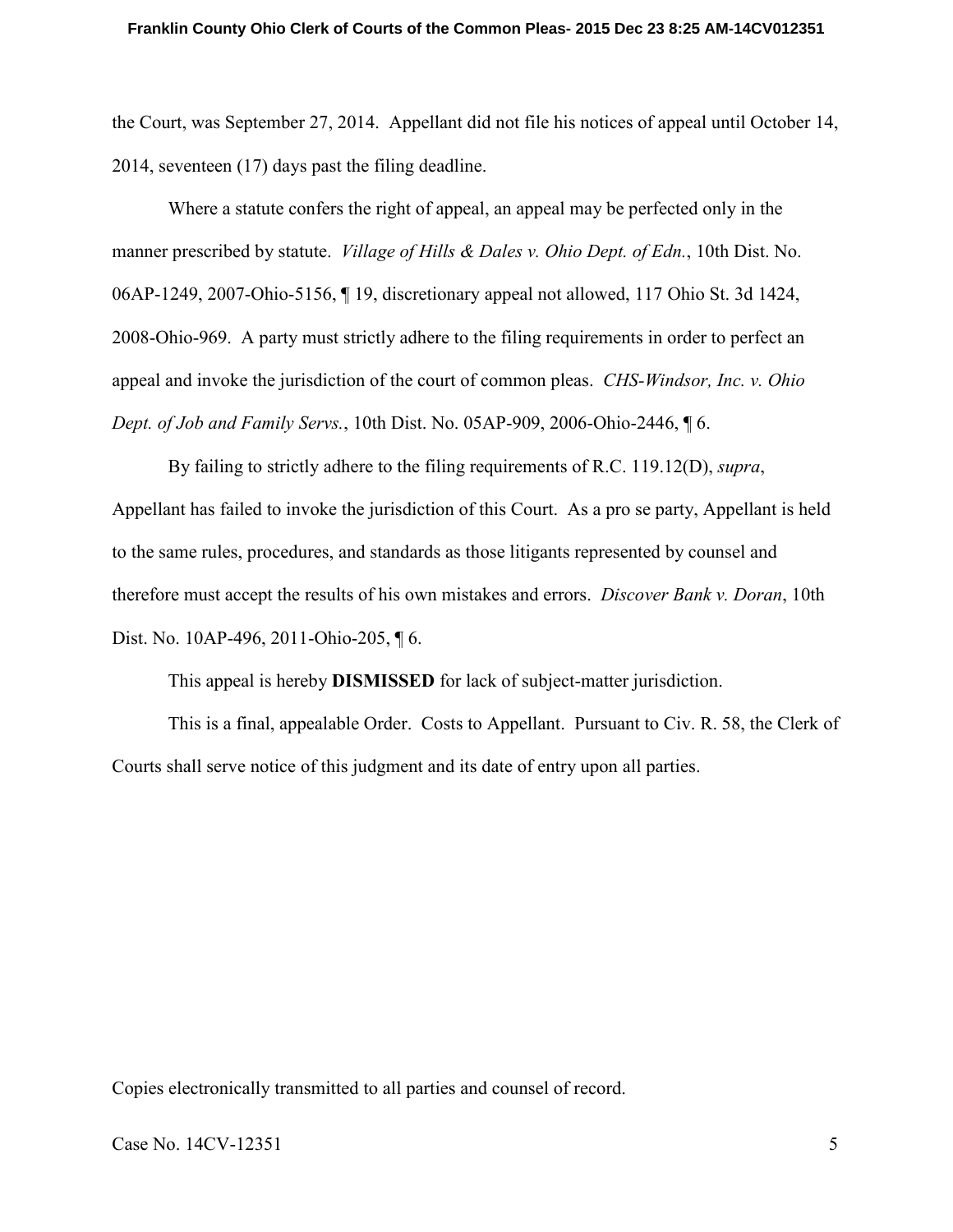Franklin County Court of Common Pleas

**Date:** 12-23-2015

**Case Title:** JOSE KATZ -VS- OHIO STATE MEDICAL BOARD

**Case Number:** 14CV012351

**Type:** DECISION/ENTRY

It Is So Ordered.

 $\frac{2}{\sqrt{2}}$ 

/s/ Judge Stephen L. McIntosh

Electronically signed on 2015-Dec-23 page 6 of 6